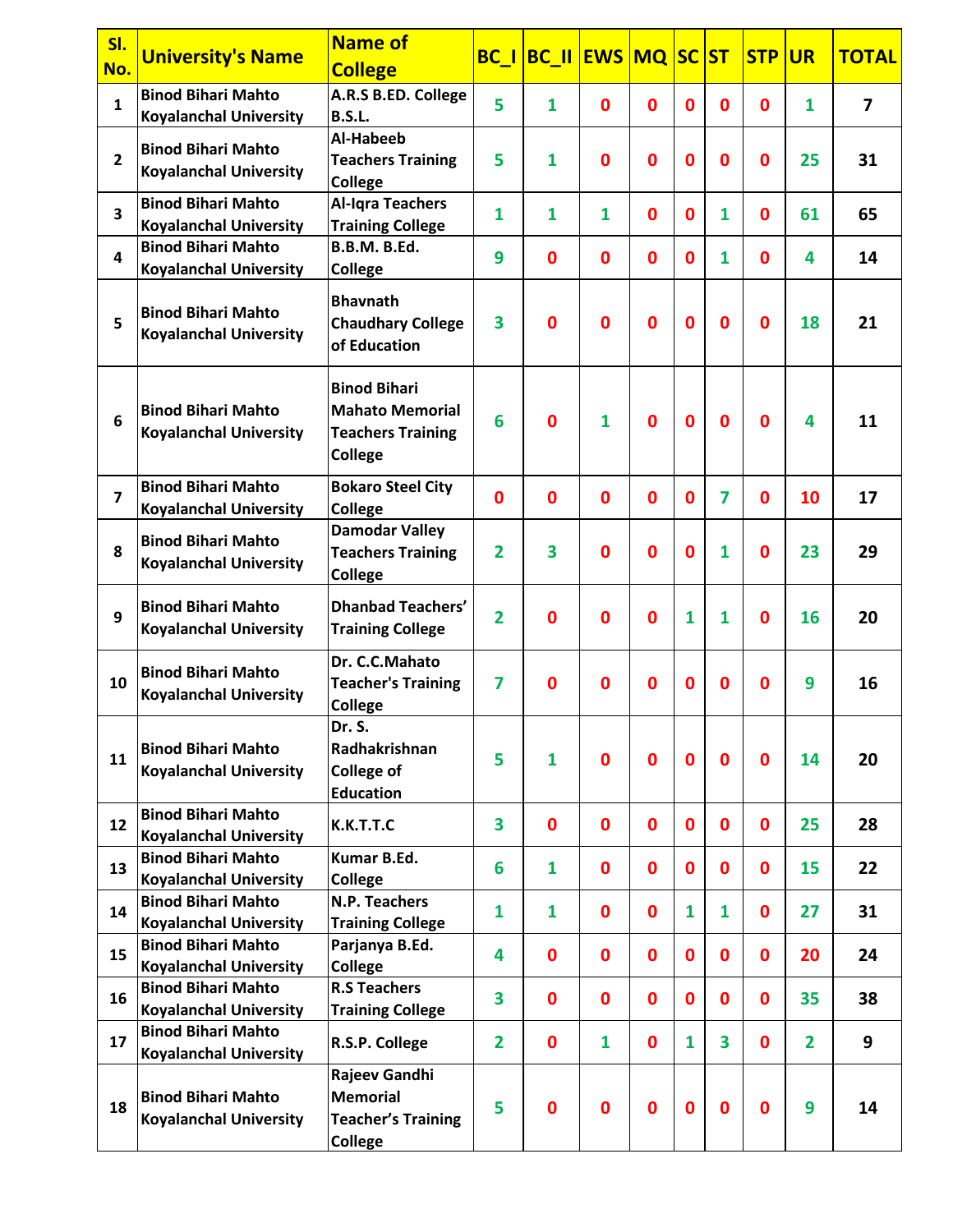| SI.<br>No. | <b>University's Name</b>                                   | <b>Name of</b><br><b>College</b>                                                                                  |              | <b>BC_I BC_II EWS MQ SC ST</b> |                |              |                |                         | <b>STP</b>  | <b>UR</b>      | <b>TOTAL</b>            |
|------------|------------------------------------------------------------|-------------------------------------------------------------------------------------------------------------------|--------------|--------------------------------|----------------|--------------|----------------|-------------------------|-------------|----------------|-------------------------|
| 19         | <b>Binod Bihari Mahto</b><br><b>Koyalanchal University</b> | <b>Ravi Mahato</b><br><b>Smarak Teachers</b><br><b>Training College</b>                                           | 5            | $\mathbf{1}$                   | $\bf{0}$       | 0            | 0              | $\mathbf 0$             | $\mathbf 0$ | 3              | 9                       |
| 20         | <b>Binod Bihari Mahto</b><br><b>Koyalanchal University</b> | S.S.L.N.T. Mahila<br>Mahavidyalaya                                                                                | 3            | 1                              | 1              | $\mathbf{0}$ | $\mathbf{0}$   | $\overline{2}$          | $\mathbf 0$ | $\overline{2}$ | 9                       |
| 21         | <b>Binod Bihari Mahto</b><br><b>Koyalanchal University</b> | <b>Samshul Haque</b><br><b>Memorial Teacher</b><br><b>Training College</b><br>Jhunaipahari                        | $\mathbf{1}$ | 0                              | $\bf{0}$       | $\bf{0}$     | $\mathbf 0$    | $\mathbf 0$             | $\mathbf 0$ | 30             | 31                      |
| 22         | <b>Binod Bihari Mahto</b><br><b>Koyalanchal University</b> | Swami Ram<br><b>Krishan</b><br>Paramhansh<br><b>Teacher Training</b><br><b>College</b>                            | 6            | $\overline{2}$                 | $\bf{0}$       | $\bf{0}$     | $\mathbf 0$    | $\mathbf{1}$            | $\mathbf 0$ | 29             | 38                      |
| 23         | <b>Binod Bihari Mahto</b><br><b>Koyalanchal University</b> | Swami Sahajanand<br>Saraswati B.Ed.<br><b>College</b>                                                             | $\mathbf{1}$ | $\bf{0}$                       | $\mathbf 0$    | $\bf{0}$     | $\mathbf 0$    | $\bf{0}$                | $\mathbf 0$ | 36             | 37                      |
| 24         | <b>Binod Bihari Mahto</b><br><b>Koyalanchal University</b> | Swami Vivekanand<br><b>Teacher Training</b><br><b>B.Ed College</b>                                                | 8            | $\mathbf{1}$                   | $\mathbf 0$    | $\mathbf 0$  | $\bf{0}$       | $\mathbf 0$             | $\mathbf 0$ | 4              | 13                      |
| 25         | <b>Binod Bihari Mahto</b><br><b>Koyalanchal University</b> | <b>Taiyab Memorial</b><br><b>Teachers' Training</b><br>Institute                                                  | $\mathbf{1}$ | 1                              | $\mathbf 0$    | $\mathbf 0$  | $\bf{0}$       | $\mathbf{0}$            | $\mathbf 0$ | 40             | 42                      |
| 26         | <b>Binod Bihari Mahto</b><br><b>Koyalanchal University</b> | <b>Tathagat Teacher's</b><br><b>Training college</b>                                                              | $\mathbf{1}$ | $\bf{0}$                       | $\mathbf 0$    | $\mathbf 0$  | $\bf{0}$       | $\mathbf 0$             | $\mathbf 0$ | 40             | 41                      |
| 27         | Dr. Shyama Prasad<br><b>Mukherjee University</b>           | Dr. Shyama Prasad<br><b>Mukherjee</b><br><b>University (Ranchi</b><br>College)                                    | $\bf{0}$     | $\mathbf{1}$                   | $\overline{2}$ | $\bf{0}$     | $\overline{2}$ | $\mathbf{1}$            | $\mathbf 0$ | 4              | 10                      |
| 28         | <b>Kolhan University</b>                                   | <b>Ashu Kisku</b><br><b>Memorial and Rabi</b><br><b>Kishku Teadher's</b><br>Training Institute,<br><b>Chandil</b> | 0            | $\bf{0}$                       | $\bf{0}$       | $\mathbf 0$  | $\mathbf 0$    | $\overline{\mathbf{z}}$ | $\mathbf 0$ | $\overline{2}$ | 9                       |
| 29         | <b>Kolhan University</b>                                   | <b>Baharagora College</b>                                                                                         | $\bf{0}$     | 0                              | $\mathbf 0$    | 0            | 0              | 1                       | $\mathbf 0$ | 1              | $\overline{2}$          |
| 30         | <b>Kolhan University</b>                                   | <b>DBMS College of</b><br><b>Education</b>                                                                        | $\bf{0}$     | $\mathbf{1}$                   | $\mathbf 0$    | 0            | $\mathbf 0$    | 9                       | $\mathbf 0$ | $\overline{2}$ | 12                      |
| 31         | <b>Kolhan University</b>                                   | Graduate School,<br><b>College for Women</b>                                                                      | $\mathbf 0$  | $\bf{0}$                       | 1              | $\mathbf 0$  | $\mathbf 0$    | 1                       | $\mathbf 0$ | 2              | $\overline{\mathbf{4}}$ |
| 32         | Kolhan University                                          | Institute of<br>Education,<br><b>Seraikela</b>                                                                    | 1            | 1                              | $\bf{0}$       | $\mathbf 0$  | $\mathbf 0$    | 8                       | $\mathbf 0$ | 5              | 15                      |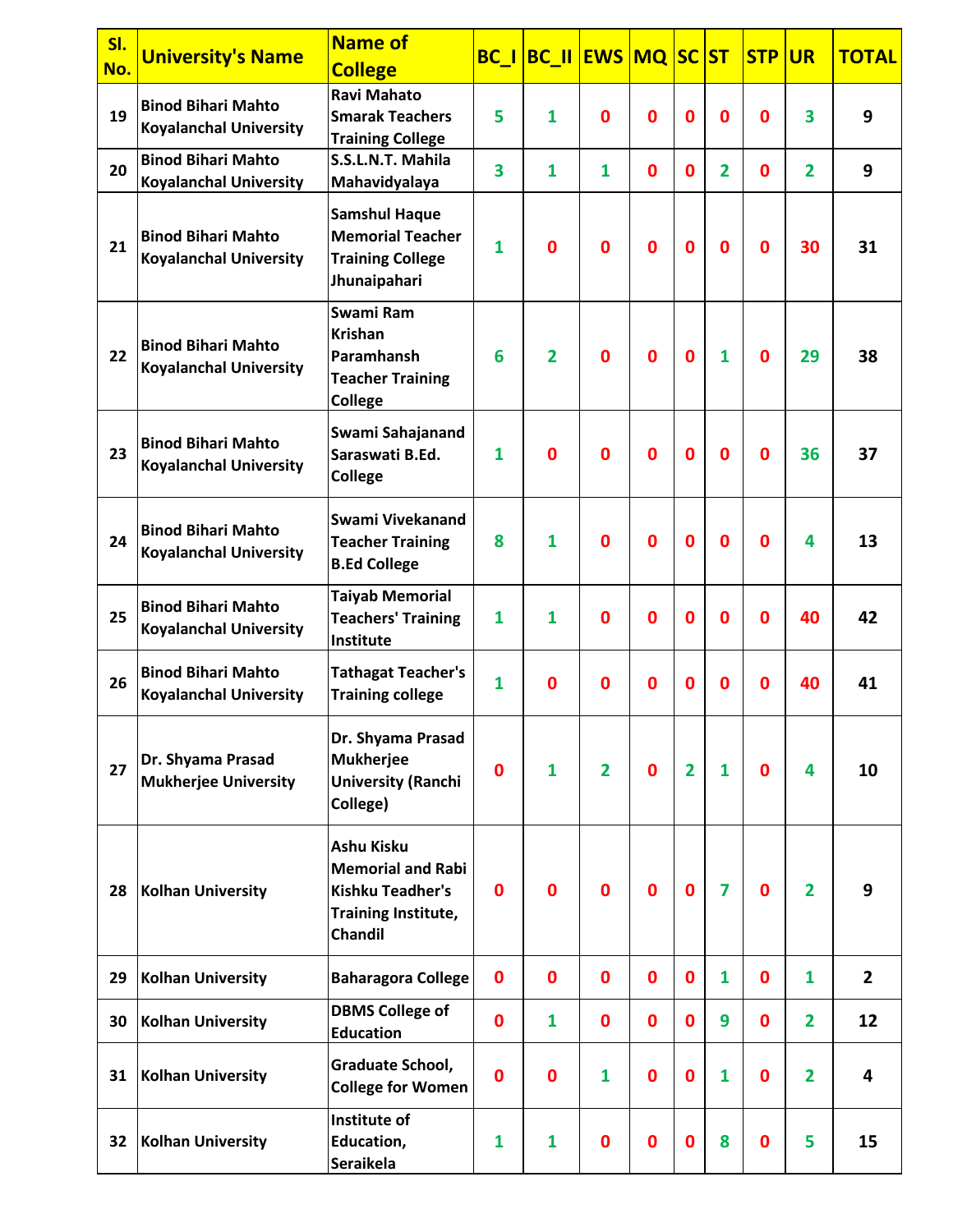| SI. | <b>University's Name</b>                        | <b>Name of</b>                                                                                           |                | BC_I BC_II EWS MQ SC ST |              |              |                         |                | <b>STP</b>  | <b>UR</b>               | <b>TOTAL</b>   |
|-----|-------------------------------------------------|----------------------------------------------------------------------------------------------------------|----------------|-------------------------|--------------|--------------|-------------------------|----------------|-------------|-------------------------|----------------|
| No. |                                                 | <b>College</b>                                                                                           |                |                         |              |              |                         |                |             |                         |                |
| 33  | Kolhan University                               | Jamini Kalyani<br><b>Mahato College of</b><br><b>Management</b><br><b>Science and</b><br><b>Commerce</b> | $\mathbf 0$    | 0                       | $\mathbf{0}$ | $\bf{0}$     | $\mathbf 0$             | $\overline{2}$ | $\mathbf 0$ | $\mathbf 0$             | $\overline{2}$ |
| 34  | Kolhan University                               | Jamini Kant B.Ed.<br><b>College</b>                                                                      | $\mathbf 0$    | 0                       | $\mathbf 0$  | $\bf{0}$     | $\bf{0}$                | 0              | $\bf{0}$    | $\overline{\mathbf{3}}$ | 3              |
| 35  | <b>Kolhan University</b>                        | Jamshedpur<br>Cooperative<br><b>College</b>                                                              | $\bf{0}$       | $\mathbf 0$             | $\bf{0}$     | $\bf{0}$     | 2                       | 0              | $\mathbf 0$ | 1                       | 3              |
| 36  | <b>Kolhan University</b>                        | Jamshedpur<br><b>Women's College</b>                                                                     | $\mathbf 0$    | $\mathbf 0$             | $\mathbf{0}$ | $\mathbf 0$  | $\mathbf{0}$            | $\mathbf{1}$   | $\mathbf 0$ | $\mathbf{1}$            | $\overline{2}$ |
| 37  | <b>Kolhan University</b>                        | Karim City College,<br>Jamshedpur                                                                        | $\mathbf{1}$   | $\bf{0}$                | $\bf{0}$     | 4            | 0                       | 7              | $\mathbf 0$ | $\overline{2}$          | 14             |
| 38  | <b>Kolhan University</b>                        | <b>M.B.N.S Institute</b><br>of Education                                                                 | 3              | $\mathbf 0$             | $\mathbf{0}$ | $\mathbf{0}$ | $\mathbf{0}$            | 12             | $\mathbf 0$ | 12                      | 27             |
| 39  | <b>Kolhan University</b>                        | Madhusudan<br><b>Mahto Teacher</b><br><b>Training College</b>                                            | 3              | $\mathbf 0$             | $\mathbf{0}$ | $\mathbf 0$  | 1                       | 10             | $\mathbf 0$ | 8                       | 22             |
| 40  | <b>Kolhan University</b>                        | <b>Mahila College</b><br><b>Chaibasa</b>                                                                 | $\bf{0}$       | $\mathbf{1}$            | $\mathbf 0$  | $\mathbf 0$  | 0                       | $\mathbf{2}$   | 0           | $\overline{2}$          | 5              |
| 41  | <b>Kolhan University</b>                        | <b>Rambha College of</b><br><b>Education</b>                                                             | $\mathbf{1}$   | $\mathbf 0$             | $\mathbf 0$  | $\mathbf 0$  | 0                       | 7              | $\mathbf 0$ | 8                       | 16             |
| 42  | <b>Kolhan University</b>                        | <b>Srinath College of</b><br><b>Education</b>                                                            | $\mathbf 0$    | 0                       | $\mathbf{0}$ | $\mathbf 0$  | $\mathbf{0}$            | 4              | $\mathbf 0$ | 3                       | $\overline{7}$ |
| 43  | <b>Kolhan University</b>                        | Swami Vivekanand<br><b>College of</b><br><b>Education</b>                                                | $\mathbf 0$    | 0                       | 0            | 0            | 0                       | 4              | $\mathbf 0$ | 7                       | 11             |
| 44  | Netaji Subhas university<br>Pokhari, Jamshedpur | Netaji Subhas<br>Institute of<br><b>Education</b>                                                        | $\overline{7}$ | $\mathbf 0$             | $\mathbf{0}$ | $\bf{0}$     | $\bf{0}$                | $\overline{7}$ | $\mathbf 0$ | 6                       | 20             |
| 45  | <b>Nilamber Pitamber</b><br><b>University</b>   | Dinesh College of<br><b>Education</b>                                                                    | $\mathbf 0$    | $\mathbf 0$             | $\mathbf 0$  | $\mathbf 0$  | $\mathbf 0$             | $\mathbf 0$    | $\mathbf 0$ | 42                      | 42             |
| 46  | <b>Nilamber Pitamber</b><br><b>University</b>   | <b>Elite Public B.Ed.</b><br><b>College</b>                                                              | $\mathbf 0$    | 0                       | $\mathbf 0$  | $\mathbf 0$  | 0                       | $\mathbf 0$    | $\mathbf 0$ | 22                      | 22             |
| 47  | <b>Nilamber Pitamber</b><br><b>University</b>   | <b>GLA College</b>                                                                                       | 3              | 0                       | $\mathbf 0$  | $\mathbf 0$  | $\bf{0}$                | $\mathbf{0}$   | $\mathbf 0$ | 6                       | 9              |
| 48  | <b>Nilamber Pitamber</b><br><b>University</b>   | <b>Gopi Nath Singh</b><br><b>B.Ed. College</b>                                                           | $\mathbf 0$    | $\mathbf 0$             | $\mathbf 0$  | $\mathbf 0$  | $\mathbf 0$             | $\mathbf{1}$   | $\mathbf 0$ | 36                      | 37             |
| 49  | <b>Nilamber Pitamber</b><br><b>University</b>   | Indra Singh B.Ed.<br><b>Teacher's Training</b><br><b>College</b>                                         | $\mathbf{1}$   | 0                       | $\mathbf 0$  | $\mathbf 0$  | $\bf{0}$                | $\mathbf{1}$   | $\mathbf 0$ | 21                      | 23             |
| 50  | <b>Nilamber Pitamber</b><br><b>University</b>   | Jyoti Prakash<br>Mahila B.Ed.<br><b>College</b>                                                          | $\mathbf 0$    | $\mathbf 0$             | $\mathbf{0}$ | $\bf{0}$     | $\mathbf 0$             | $\mathbf 0$    | $\mathbf 0$ | 47                      | 47             |
| 51  | <b>Nilamber Pitamber</b><br><b>University</b>   | K.P.N.S. B.Ed.<br><b>College</b>                                                                         | 3              | $\mathbf{1}$            | $\mathbf 0$  | $\bf{0}$     | $\overline{\mathbf{2}}$ | $\mathbf 0$    | $\mathbf 0$ | 13                      | 19             |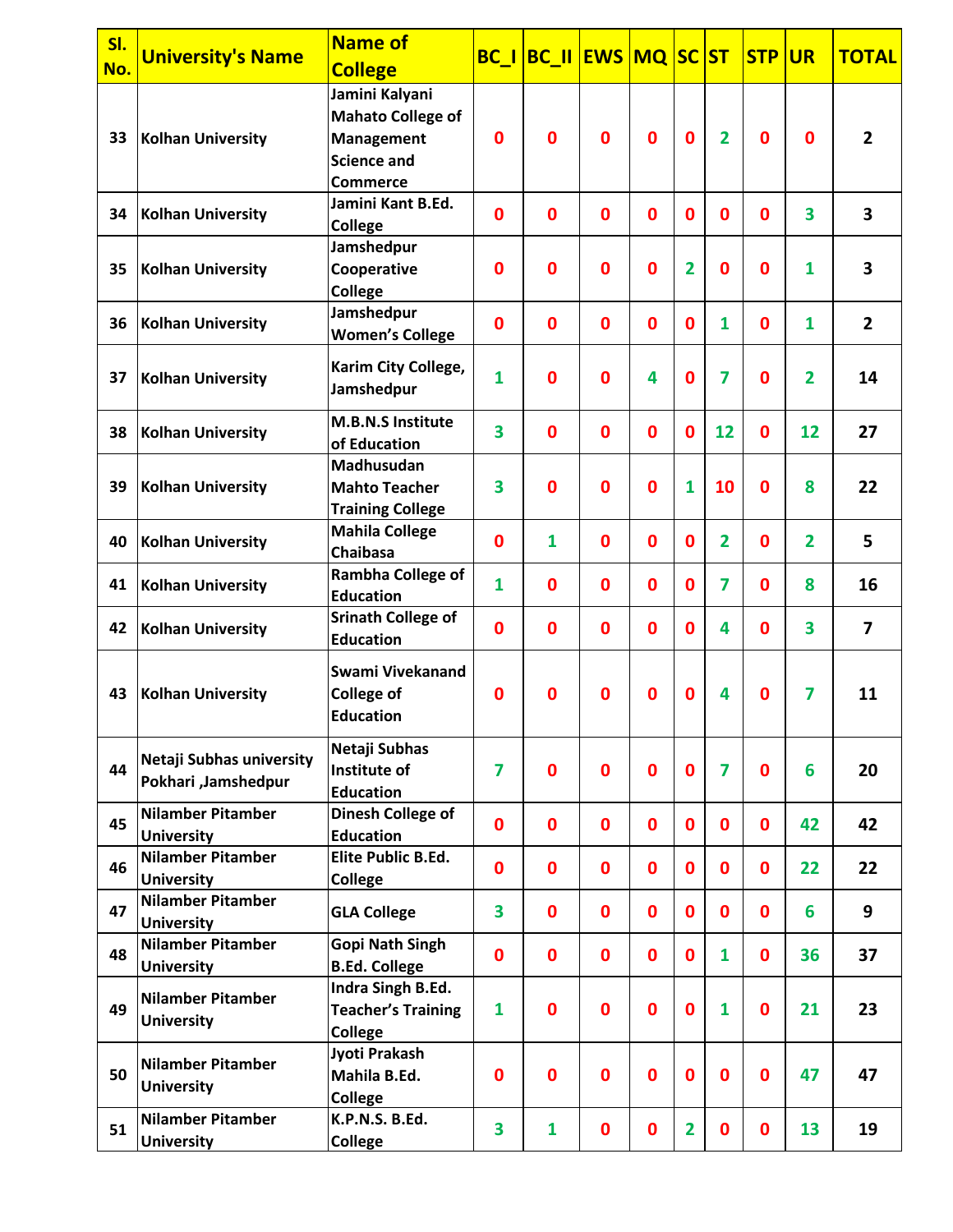| <b>BC_I BC_II EWS MQ SC ST</b><br><b>STP</b><br><b>University's Name</b><br><b>UR</b><br>No.<br><b>College</b><br><b>Kumaresh</b><br><b>Nilamber Pitamber</b>                                              | <b>TOTAL</b>            |
|------------------------------------------------------------------------------------------------------------------------------------------------------------------------------------------------------------|-------------------------|
|                                                                                                                                                                                                            |                         |
|                                                                                                                                                                                                            |                         |
| 52<br>$\mathbf 0$<br>$\mathbf{0}$<br>0<br>0<br><b>International B.Ed.</b><br>$\mathbf 0$<br>0<br>$\mathbf 0$<br>56                                                                                         | 56                      |
| <b>University</b><br><b>College</b>                                                                                                                                                                        |                         |
| Pt Jagnarayan<br><b>Nilamber Pitamber</b>                                                                                                                                                                  |                         |
| 53<br>$\mathbf 0$<br>$\mathbf 0$<br>$\bf{0}$<br>$\mathbf 0$<br>0<br>Tripathi B.Ed.<br>$\bf{0}$<br>$\mathbf 0$<br>36<br><b>University</b>                                                                   | 36                      |
| <b>College</b>                                                                                                                                                                                             |                         |
| R K Vyawasaik<br><b>Nilamber Pitamber</b>                                                                                                                                                                  |                         |
| 54<br><b>Shikchhan</b><br>0<br>$\bf{0}$<br>0<br>$\mathbf 0$<br>$\bf{0}$<br>$\bf{0}$<br>$\mathbf 0$<br>40<br><b>University</b>                                                                              | 40                      |
| <b>Sansthan</b>                                                                                                                                                                                            |                         |
| <b>S B Pandey Sanatan</b><br><b>Nilamber Pitamber</b>                                                                                                                                                      |                         |
| 55<br>$\mathbf 0$<br>$\bf{0}$<br>$\bf{0}$<br>$\bf{0}$<br>0<br>$\mathbf 0$<br>$\mathbf 0$<br>54<br><b>Teachers Training</b><br><b>University</b>                                                            | 54                      |
| <b>College</b>                                                                                                                                                                                             |                         |
| Sidhnath B.Ed.<br><b>Nilamber Pitamber</b><br>56<br>$\mathbf{1}$<br>$\mathbf 0$<br>$\mathbf{0}$<br>$\bf{0}$<br>1<br>$\mathbf 0$<br>$\mathbf{0}$<br>32                                                      | 34                      |
| <b>College</b><br><b>University</b>                                                                                                                                                                        |                         |
| <b>Radha Govind</b>                                                                                                                                                                                        |                         |
| $\overline{0}$<br>$\mathbf{0}$<br>$\mathbf{0}$<br>$\mathbf{0}$<br>$\overline{0}$<br>$\overline{0}$<br>$\overline{0}$<br>$\overline{0}$<br>57<br><b>Radha Govind University</b><br><b>Teachers Training</b> | $\overline{\mathbf{0}}$ |
| <b>College</b>                                                                                                                                                                                             |                         |
| Ramchandra<br><b>Shahdev</b>                                                                                                                                                                               |                         |
| $\overline{2}$<br>$\mathbf{0}$<br>$\bf{0}$<br>$\bf{0}$<br>2<br>$\mathbf 0$<br>33<br>58<br>Chandravansi<br>$\mathbf 0$<br><b>Chandravansi University,</b>                                                   | 37                      |
| Palamu<br><b>B.Ed.College</b>                                                                                                                                                                              |                         |
| <b>Tetri Chandravansi</b><br>Ramchandra                                                                                                                                                                    |                         |
| $\mathbf{0}$<br>$\mathbf{0}$<br>$\bf{0}$<br>$\mathbf 0$<br>$\bf{0}$<br>58<br>59<br>Chandravansi University,<br><b>College of</b><br>$\mathbf 0$<br>$\mathbf 0$                                             | 58                      |
| <b>Education</b><br>Palamu                                                                                                                                                                                 |                         |
|                                                                                                                                                                                                            |                         |
| <b>Aditya Prakash</b>                                                                                                                                                                                      |                         |
| $\mathbf 0$<br>8<br>60<br><b>Ranchi University</b><br><b>Jalan Teachers</b><br>$\mathbf{1}$<br>$\mathbf 0$<br>$\bf{0}$<br>0<br>$\mathbf 0$<br>6                                                            | 15                      |
| <b>Training College</b>                                                                                                                                                                                    |                         |
| <b>Aviram College of</b><br>$\overline{2}$<br>5<br>$\mathbf{0}$<br>$\mathbf{0}$<br>11<br>$\mathbf 0$<br>$\mathbf 0$<br>$\mathbf 0$<br>61<br><b>Ranchi University</b>                                       | 18                      |
| <b>Education</b>                                                                                                                                                                                           |                         |
| <b>Bethesda Women</b>                                                                                                                                                                                      |                         |
| $\mathbf{1}$<br>$\bf{0}$<br>4<br><b>Teachers Training</b><br>$\mathbf 0$<br>$\mathbf 0$<br>$\mathbf 0$<br>$\mathbf 0$<br>4<br>62<br><b>Ranchi University</b>                                               | 9                       |
| (B.Ed.) College                                                                                                                                                                                            |                         |
|                                                                                                                                                                                                            |                         |
| <b>Bharathi College of</b><br>3<br>$\mathbf 0$<br>$\mathbf 0$<br>$\mathbf{0}$<br>$\mathbf 0$<br>$\overline{2}$<br>$\mathbf 0$<br>$\overline{2}$<br><b>Ranchi University</b><br>63<br><b>Education</b>      | $\overline{7}$          |
|                                                                                                                                                                                                            |                         |
| Cambridge                                                                                                                                                                                                  |                         |
| Institute of<br>4<br>64<br><b>Ranchi University</b><br>$\mathbf 0$<br>0<br>$\mathbf 0$<br>$\bf{0}$<br>$\bf{0}$<br>$\mathbf 0$<br>6                                                                         | 10                      |
| <b>Teachers Education</b>                                                                                                                                                                                  |                         |
| 3<br>$\mathbf 0$<br>$\overline{\mathbf{1}}$<br>$\overline{\mathbf{1}}$<br>$\mathbf 0$<br>$\overline{\mathbf{1}}$<br>9<br>$\mathbf 0$<br>65<br><b>Ranchi University</b><br><b>Doranda College</b>           | 15                      |
| <b>Fatma Teacher's</b>                                                                                                                                                                                     |                         |
| $\mathbf 0$<br>66<br><b>Ranchi University</b><br>$\mathbf{1}$<br>$\boldsymbol{0}$<br>$\boldsymbol{0}$<br>$\overline{2}$<br>6<br>0<br>$\mathbf 0$<br><b>Training College</b>                                | 9                       |
| Govt. Women                                                                                                                                                                                                |                         |
| $\mathbf 0$<br>$\bf{0}$<br>1<br>$\bf{0}$<br>$\mathbf 0$<br>0<br>$\mathbf 0$<br>0<br>67<br><b>Ranchi University</b><br><b>Teacher Training</b>                                                              | $\mathbf{1}$            |
| <b>College</b>                                                                                                                                                                                             |                         |
| J.D. National B.Ed.                                                                                                                                                                                        |                         |
| $\mathbf{1}$<br>6<br><b>Ranchi University</b><br>$\mathbf 0$<br>$\boldsymbol{0}$<br>$\bf{0}$<br>$\bf{0}$<br>$\mathbf 0$<br>3<br>68<br><b>College</b>                                                       | 10                      |
| Jaspuria B.Ed.                                                                                                                                                                                             |                         |
| 69<br>$\mathbf 0$<br>$\mathbf{1}$<br>$\mathbf 0$<br>$\mathbf 0$<br>$\mathbf 0$<br>1<br>$\mathbf 0$<br>6<br><b>Ranchi University</b><br><b>College</b>                                                      | 8                       |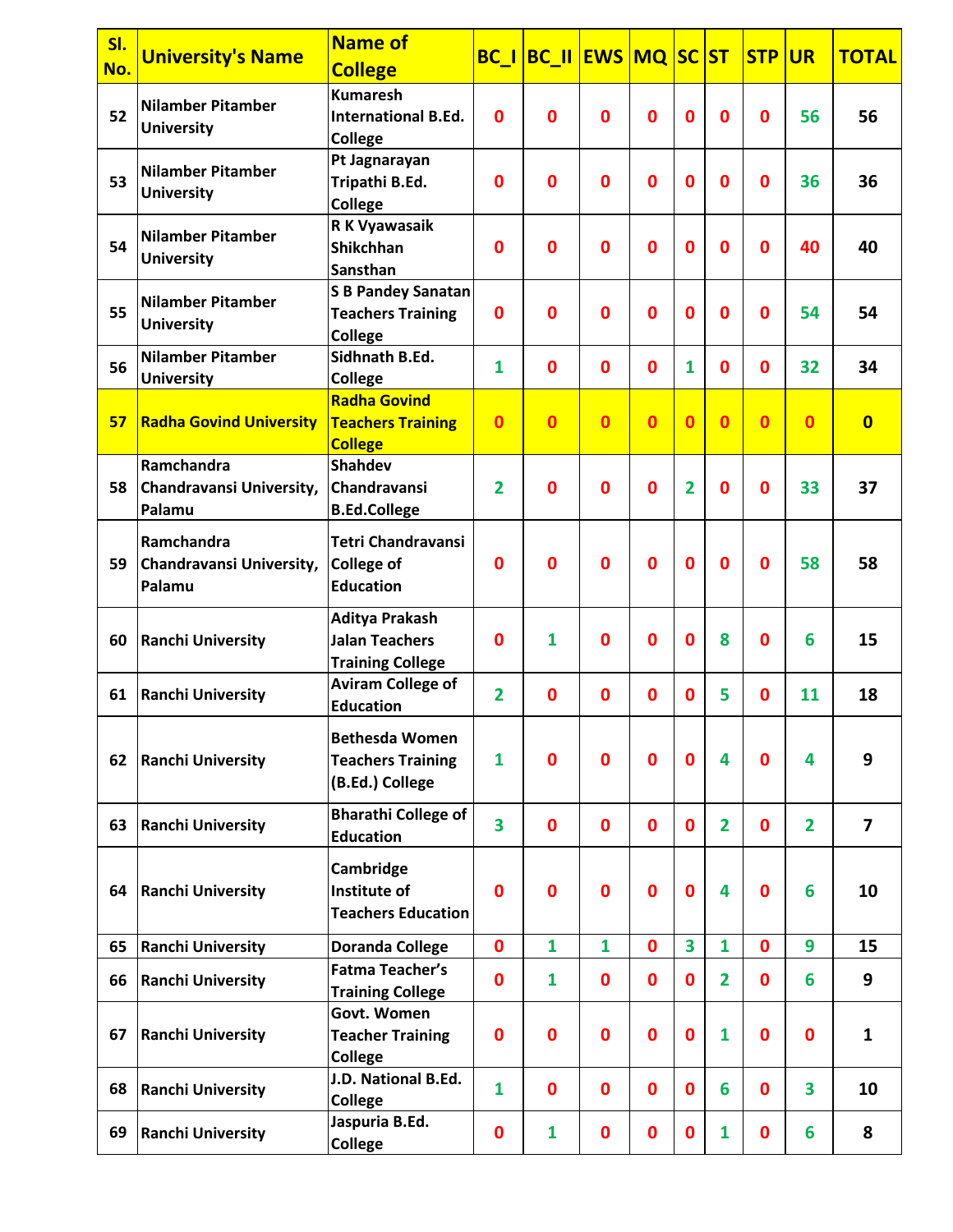| SI.<br>No. | <b>University's Name</b> | <b>Name of</b><br><b>College</b>                                                                                      |              | <b>BC_I BC_II EWS MQ SC</b> |                  |                  |                  | ST                      | <b>STP</b>   | <b>UR</b>      | <b>TOTAL</b>            |
|------------|--------------------------|-----------------------------------------------------------------------------------------------------------------------|--------------|-----------------------------|------------------|------------------|------------------|-------------------------|--------------|----------------|-------------------------|
| 70         | <b>Ranchi University</b> | <b>Kartik Oraon</b><br><b>College</b>                                                                                 | $\mathbf{1}$ | 0                           | $\mathbf 0$      | $\mathbf 0$      | 1                | $\bf{0}$                | $\mathbf{0}$ | 6              | 8                       |
| 71         | <b>Ranchi University</b> | <b>Manrakhan Mahto</b><br><b>B.Ed. College</b>                                                                        | $\mathbf{1}$ | $\overline{2}$              | $\mathbf{0}$     | $\mathbf 0$      | $\mathbf{0}$     | 3                       | $\mathbf 0$  | 6              | 12                      |
| 72         | <b>Ranchi University</b> | <b>Mother Ziramani</b><br><b>Teachers Training</b><br><b>College</b>                                                  | $\bf{0}$     | 0                           | 0                | $\mathbf{0}$     | $\bf{0}$         | 3                       | $\mathbf 0$  | 3              | 6                       |
| 73         | <b>Ranchi University</b> | <b>Motiraj Devi</b><br><b>Teachers Training</b><br><b>College</b>                                                     | $\bf{0}$     | $\overline{2}$              | $\bf{0}$         | $\mathbf 0$      | $\mathbf 0$      | 4                       | $\mathbf 0$  | 6              | 12                      |
| 74         | <b>Ranchi University</b> | N.N. Ghosh<br><b>Sanatan Teachers</b><br><b>Training College</b>                                                      | $\mathbf{1}$ | 0                           | 0                | $\mathbf{0}$     | $\bf{0}$         | 5                       | $\mathbf 0$  | 6              | 12                      |
| 75         | <b>Ranchi University</b> | Patel B.Ed. College                                                                                                   | $\bf{0}$     | $\mathbf{1}$                | $\bf{0}$         | $\mathbf 0$      | $\mathbf 0$      | $\mathbf{2}$            | $\bf{0}$     | 5              | 8                       |
| 76         | <b>Ranchi University</b> | R.T.C. B.Ed. College                                                                                                  | $\bf{0}$     | 0                           | $\mathbf 0$      | $\mathbf 0$      | 1                | $\mathbf{1}$            | $\mathbf{0}$ | 13             | 15                      |
| 77         | <b>Ranchi University</b> | <b>Ranchi Women's</b><br>College                                                                                      | $\mathbf{1}$ | $\mathbf{1}$                | $\overline{2}$   | $\mathbf{0}$     | $\mathbf 0$      | $\mathbf{1}$            | $\mathbf 0$  | 4              | 9                       |
| 78         | <b>Ranchi University</b> | <b>Samarpan Deep</b><br><b>B.Ed. College</b>                                                                          | $\mathbf{1}$ | 0                           | $\bf{0}$         | $\mathbf 0$      | $\mathbf 0$      | 5                       | $\bf{0}$     | 4              | 10                      |
| 79         | <b>Ranchi University</b> | Sanghamitra<br><b>Teacher Training</b><br><b>College</b>                                                              | $\bf{0}$     | 0                           | $\mathbf 0$      | $\bf{0}$         | $\bf{0}$         | 2                       | 0            | 6              | 8                       |
| 80         | <b>Ranchi University</b> | <b>Santosh College of</b><br><b>Teacher's Training</b><br><b>Education</b>                                            | 3            | 0                           | 0                | $\mathbf 0$      | $\boldsymbol{0}$ | $\overline{2}$          | $\bf{0}$     | 8              | 13                      |
| 81         | <b>Ranchi University</b> | <b>Shahid Sheikh</b><br><b>Bhikari College of</b><br><b>Education</b>                                                 | $\bf{0}$     | 0                           | $\mathbf 0$      | $\mathbf 0$      | $\mathbf 0$      | 1                       | 0            | $\overline{2}$ | 3                       |
| 82         | <b>Ranchi University</b> | <b>Shaswat Institute</b><br><b>Of Teachers Edau</b>                                                                   | $\mathbf 0$  | $\overline{2}$              | $\mathbf{0}$     | $\mathbf 0$      | $\mathbf{0}$     | $\mathbf 0$             | $\mathbf 0$  | 3              | 5                       |
| 83         | <b>Ranchi University</b> | <b>Shine-Abdur</b><br>Razzaque Ansari<br><b>Institute of Health</b><br><b>Education and</b><br><b>Research Centre</b> | $\mathbf{1}$ | 1                           | $\bf{0}$         | $\mathbf 0$      | $\mathbf 0$      | 12                      | $\bf{0}$     | 17             | 31                      |
| 84         | <b>Ranchi University</b> | <b>Sri Ram Teachers</b><br><b>Training College</b>                                                                    | $\mathbf 0$  | $\overline{2}$              | $\boldsymbol{0}$ | $\mathbf 0$      | $\mathbf 0$      | $\mathbf{1}$            | $\mathbf 0$  | $\overline{2}$ | 5                       |
| 85         | <b>Ranchi University</b> | <b>St. Xavier's College</b>                                                                                           | $\bf{0}$     | $\mathbf{1}$                | $\mathbf{1}$     | $\mathbf 0$      | $\mathbf 0$      | $\mathbf 0$             | $\bf{0}$     | 5              | $\overline{7}$          |
| 86         | <b>Ranchi University</b> | <b>Uday Memorial</b><br><b>B.Ed. College</b>                                                                          | $\mathbf 0$  | $\mathbf 0$                 | $\bf{0}$         | $\mathbf 0$      | $\mathbf 0$      | 4                       | $\mathbf 0$  | 3              | $\overline{\mathbf{z}}$ |
| 87         | <b>Ranchi University</b> | <b>Ursuline Womens'</b><br><b>Teacher Training</b><br><b>College</b>                                                  | 4            | $\mathbf{1}$                | $\bf{0}$         | $\boldsymbol{0}$ | $\boldsymbol{0}$ | $\overline{\mathbf{4}}$ | $\bf{0}$     | 19             | 28                      |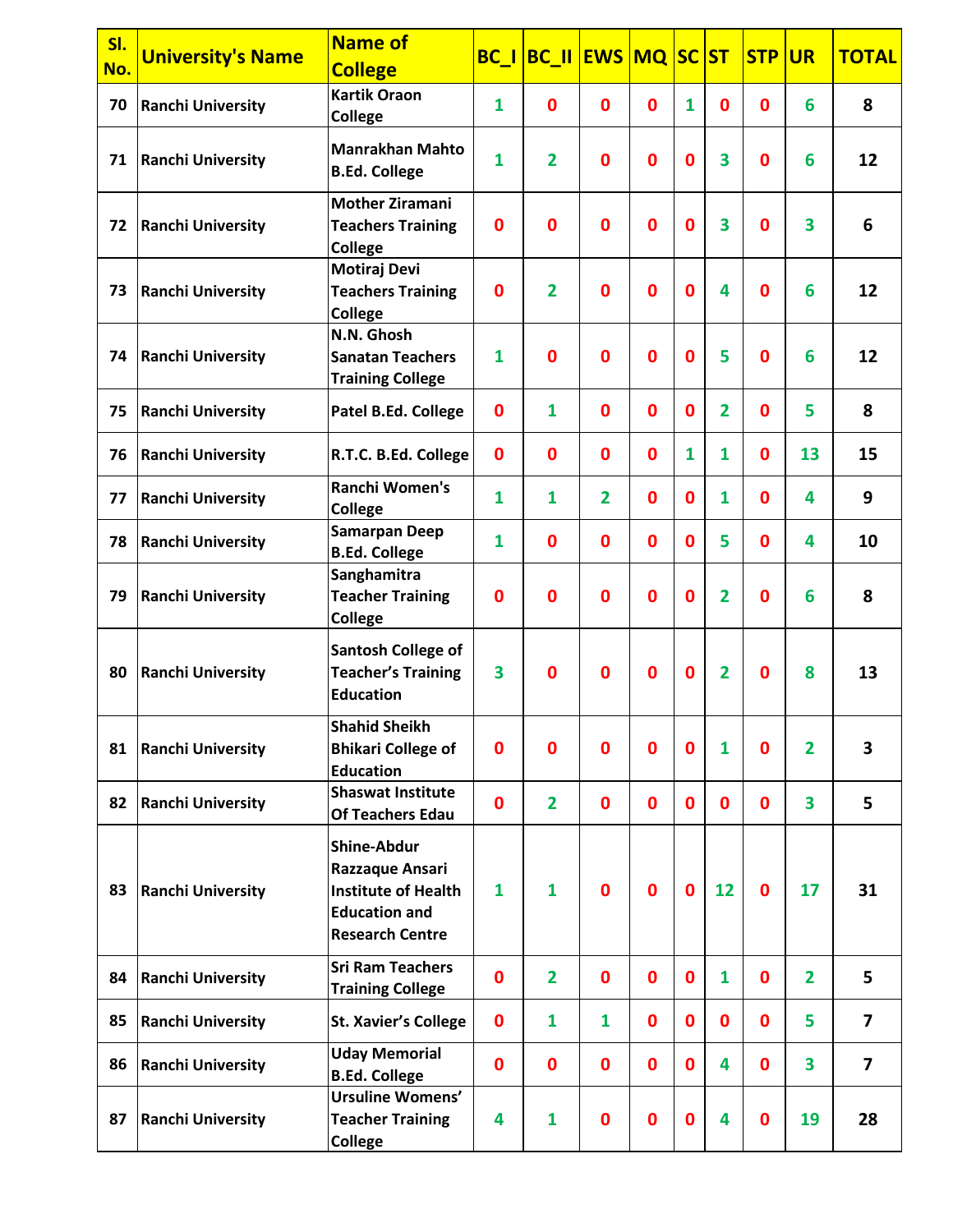| SI.<br>No. | <b>University's Name</b>              | <b>Name of</b><br><b>College</b>                                            |                         | <b>BC_I BC_II EWS MQ SC ST</b> |                  |              |                |                | <b>STP</b>  | <b>UR</b>               | <b>TOTAL</b>   |
|------------|---------------------------------------|-----------------------------------------------------------------------------|-------------------------|--------------------------------|------------------|--------------|----------------|----------------|-------------|-------------------------|----------------|
| 88         | Sai Nath University                   | <b>Sai Nath University</b>                                                  | 11                      | $\mathbf{1}$                   | $\mathbf 0$      | $\mathbf 0$  | $\mathbf{0}$   | 9              | $\mathbf 0$ | 21                      | 42             |
| 89         | Sido Kanhu Murmu<br><b>University</b> | A.S. B.Ed. College                                                          | 3                       | $\mathbf 0$                    | $\mathbf{0}$     | $\mathbf 0$  | $\mathbf{0}$   | $\mathbf{1}$   | $\mathbf 0$ | $\mathbf{1}$            | 5              |
| 90         | Sido Kanhu Murmu<br><b>University</b> | Chankya B.Ed<br>College                                                     | 6                       | $\mathbf 0$                    | $\mathbf{0}$     | $\mathbf 0$  | $\mathbf 0$    | 3              | $\mathbf 0$ | $\overline{\mathbf{z}}$ | 16             |
| 91         | Sido Kanhu Murmu<br><b>University</b> | Dipser College,<br>Deoghar                                                  | 4                       | 2                              | $\mathbf 0$      | $\mathbf 0$  | $\mathbf{1}$   | 12             | 0           | 14                      | 33             |
| 92         | Sido Kanhu Murmu<br><b>University</b> | <b>Godda B.Ed.College</b>                                                   | $\bf{0}$                | 0                              | $\mathbf 0$      | $\mathbf{0}$ | $\mathbf 0$    | $\mathbf{1}$   | $\mathbf 0$ | $\mathbf 0$             | $\mathbf{1}$   |
| 93         | Sido Kanhu Murmu<br><b>University</b> | Government<br><b>Teachers Training</b><br><b>College</b>                    | $\bf{0}$                | 0                              | $\bf{0}$         | $\mathbf 0$  | $\mathbf 0$    | 1              | 0           | 4                       | 5              |
| 94         | Sido Kanhu Murmu<br><b>University</b> | Hindi Vidyapitha,<br>Deoghar                                                | $\overline{2}$          | $\mathbf{2}$                   | $\mathbf 0$      | $\mathbf 0$  | $\mathbf{0}$   | 9              | $\mathbf 0$ | 12                      | 25             |
| 95         | Sido Kanhu Murmu<br><b>University</b> | Jasidih B.Ed.<br><b>College</b>                                             | 3                       | $\mathbf 0$                    | $\mathbf 0$      | $\mathbf 0$  | $\mathbf{0}$   | 5              | $\mathbf 0$ | 10                      | 18             |
| 96         | Sido Kanhu Murmu<br><b>University</b> | K.K.M.<br><b>B.Ed.College</b>                                               | $\mathbf 0$             | 0                              | $\mathbf 0$      | $\mathbf 0$  | $\mathbf 0$    | $\mathbf 0$    | $\mathbf 0$ | $\mathbf 0$             | 0              |
| 97         | Sido Kanhu Murmu<br><b>University</b> | Madhusthali B.Ed<br><b>College</b>                                          | 6                       | $\mathbf{1}$                   | $\mathbf 0$      | $\mathbf 0$  | $\mathbf{0}$   | $\bf{0}$       | $\mathbf 0$ | 3                       | 10             |
| 98         | Sido Kanhu Murmu<br><b>University</b> | Morijawala B.Ed.<br><b>College</b>                                          | 4                       | $\mathbf{1}$                   | $\mathbf{1}$     | $\mathbf{0}$ | $\mathbf{0}$   | $\overline{2}$ | $\mathbf 0$ | 6                       | 14             |
| 99         | Sido Kanhu Murmu<br><b>University</b> | Pakur B.Ed. College<br>Pakur                                                | $\mathbf{1}$            | $\overline{2}$                 | $\mathbf 0$      | $\mathbf 0$  | $\overline{2}$ | 5              | $\mathbf 0$ | 8                       | 18             |
| 100        | Sido Kanhu Murmu<br><b>University</b> | <b>Rahat B.Ed College</b>                                                   | $\bf{0}$                | 0                              | $\mathbf 0$      | $\mathbf 0$  | $\mathbf{0}$   | 4              | $\mathbf 0$ | 5                       | 9              |
| 101        | Sido Kanhu Murmu<br><b>University</b> | <b>S.P B.Ed College</b>                                                     | $\bf{0}$                | $\mathbf 0$                    | $\mathbf 0$      | $\mathbf{0}$ | 1              | $\mathbf 0$    | $\mathbf 0$ | 1                       | $\overline{2}$ |
| 102        | Sido Kanhu Murmu<br><b>University</b> | Sahibganj B.Ed.<br>College                                                  | 0                       | 0                              | $\bf{0}$         | $\bf{0}$     | 0              | $\bf{0}$       | 0           | $\overline{2}$          | $\overline{2}$ |
| 103        | Sido Kanhu Murmu<br><b>University</b> | <b>Shivam B.Ed</b><br>College, Jasidih                                      | $\overline{\mathbf{2}}$ | 0                              | $\boldsymbol{0}$ | $\mathbf 0$  | 0              | 5              | $\mathbf 0$ | 4                       | 11             |
| 104        | Sido Kanhu Murmu<br><b>University</b> | <b>Tokipur B.Ed</b><br><b>College</b>                                       | $\overline{2}$          | $\mathbf{1}$                   | $\boldsymbol{0}$ | $\mathbf 0$  | $\mathbf 0$    | $\mathbf{1}$   | $\mathbf 0$ | 10                      | 14             |
|            | 105 Vinoba Bhave University           | <b>B.N. Saha DAV</b><br><b>Teacher's Training</b><br><b>College</b>         | 7                       | 10                             | $\boldsymbol{0}$ | $\mathbf 0$  | $\mathbf{1}$   | $\bf{0}$       | 0           | 19                      | 37             |
|            | 106 Vinoba Bhave University           | <b>Baijnath Prasad</b><br><b>Snehi College of</b><br><b>Education</b>       | 3                       | $\mathbf{1}$                   | $\bf{0}$         | $\mathbf 0$  | $\mathbf 0$    | $\mathbf 0$    | $\mathbf 0$ | $\mathbf 0$             | 4              |
|            | 107 Vinoba Bhave University           | <b>Cambridge Teacher</b><br><b>Training College</b>                         | 3                       | $\mathbf{1}$                   | $\boldsymbol{0}$ | $\mathbf 0$  | $\mathbf{1}$   | $\bf{0}$       | $\mathbf 0$ | $\mathbf{1}$            | 6              |
|            | 108 Vinoba Bhave University           | <b>Chatra College</b>                                                       | $\bf{0}$                | 0                              | $\mathbf 0$      | $\mathbf 0$  | $\mathbf{1}$   | $\mathbf{1}$   | $\mathbf 0$ | 3                       | 5              |
|            | 109 Vinoba Bhave University           | <b>Daulat Mahato</b><br><b>Memorial Teachers</b><br><b>Training College</b> | 4                       | 0                              | $\mathbf 0$      | $\mathbf 0$  | $\mathbf 0$    | $\bf{0}$       | $\mathbf 0$ | $\overline{2}$          | 6              |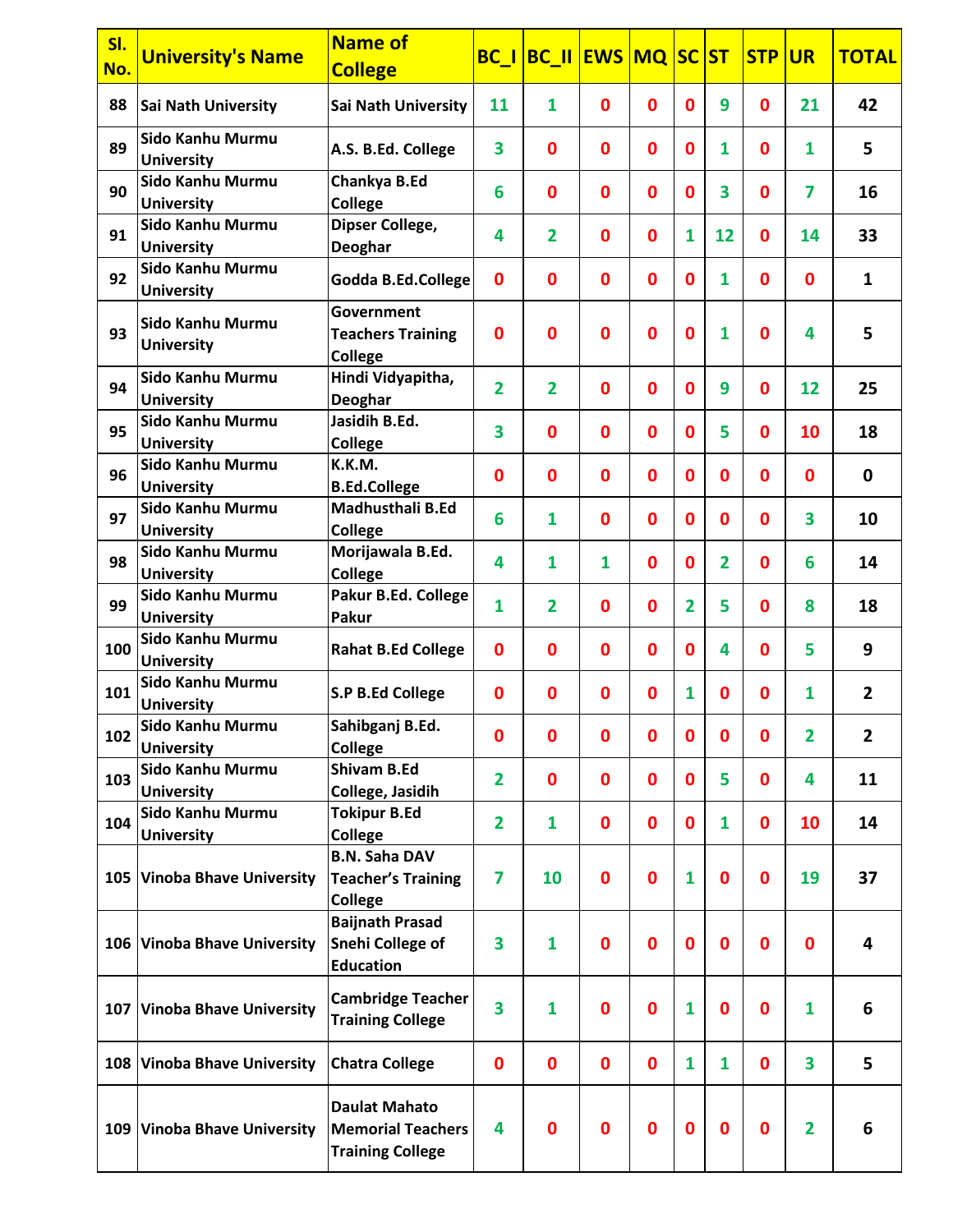| SI. |                                | <b>Name of</b>                     | <b>BC_I BC_II EWS MQ SC</b> |                | <b>ST</b>   | <b>STP</b>  | <b>UR</b>      | <b>TOTAL</b>   |             |                |                         |
|-----|--------------------------------|------------------------------------|-----------------------------|----------------|-------------|-------------|----------------|----------------|-------------|----------------|-------------------------|
| No. | <b>University's Name</b>       | <b>College</b>                     |                             |                |             |             |                |                |             |                |                         |
|     | 110 Vinoba Bhave University    | Deo College of                     | $\bf{0}$                    | $\mathbf 0$    | 1           | $\mathbf 0$ | 4              | 1              | $\bf{0}$    | $\mathbf{1}$   | $\overline{\mathbf{z}}$ |
|     |                                | <b>Education</b>                   |                             |                |             |             |                |                |             |                |                         |
|     |                                | Dr. S.                             |                             |                |             |             |                |                |             |                |                         |
|     | 111 Vinoba Bhave University    | Radhakrishnan                      | 4                           | $\overline{2}$ | $\mathbf 0$ | $\mathbf 0$ | $\overline{2}$ | 3              | $\mathbf 0$ | 6              | 17                      |
|     |                                | <b>Teachers' Training</b>          |                             |                |             |             |                |                |             |                |                         |
|     |                                | College                            |                             |                |             |             |                |                |             |                |                         |
|     |                                | G. D. Bagaria                      |                             |                |             |             |                |                |             |                |                         |
|     | 112 Vinoba Bhave University    | <b>Teacher's Training</b>          | 3                           | 1              | $\mathbf 0$ | $\bf{0}$    | $\mathbf 0$    | $\mathbf 0$    | $\bf{0}$    | 4              | 8                       |
|     |                                | College<br><b>Gautam Buddha</b>    |                             |                |             |             |                |                |             |                |                         |
|     | 113 Vinoba Bhave University    | <b>Teacher's Training</b>          | $\bf{0}$                    | 0              | $\mathbf 0$ | $\bf{0}$    | $\overline{2}$ | 1              | $\bf{0}$    | 6              | 9                       |
|     |                                | <b>College</b>                     |                             |                |             |             |                |                |             |                |                         |
|     |                                |                                    |                             |                |             |             |                |                |             |                |                         |
|     | 114 Vinoba Bhave University    | <b>Giridih College</b>             | $\bf{0}$                    | 0              | 1           | $\mathbf 0$ | $\mathbf{0}$   | $\bf{0}$       | $\bf{0}$    | $\overline{2}$ | 3                       |
|     |                                | <b>Government</b>                  |                             |                |             |             |                |                |             |                |                         |
|     |                                | <b>Teachers Training</b>           |                             |                |             |             |                |                |             |                |                         |
|     | 115 Vinoba Bhave University    | College,                           | 0                           | $\bf{0}$       | $\Omega$    | $\bf{0}$    | $\mathbf 0$    | $\mathbf 0$    | $\mathbf 0$ | 1              | $\mathbf{1}$            |
|     |                                | Hazaribagh                         |                             |                |             |             |                |                |             |                |                         |
|     | 116 Vinoba Bhave University    | <b>GREET Teacher</b>               | $\overline{7}$              | 6              | $\bf{0}$    | $\mathbf 0$ | $\mathbf 0$    | $\bf{0}$       | $\mathbf 0$ | 7              | 20                      |
|     |                                | <b>Training College</b>            |                             |                |             |             |                |                |             |                |                         |
| 117 | <b>Vinoba Bhave University</b> | <b>Grizzly College of</b>          | $\overline{2}$              | $\mathbf{2}$   | $\mathbf 0$ | $\mathbf 0$ | $\mathbf{0}$   | 1              | 0           | $\mathbf{2}$   | $\overline{\mathbf{z}}$ |
|     |                                | <b>Education</b>                   |                             |                |             |             |                |                |             |                |                         |
|     | 118 Vinoba Bhave University    | Jagannath Jain                     | $\bf{0}$                    | 0              | 1           | $\mathbf 0$ | $\mathbf 0$    | $\bf{0}$       | $\mathbf 0$ | $\mathbf{1}$   | $\overline{2}$          |
|     |                                | <b>College</b><br><b>Jharkhand</b> |                             |                |             |             |                |                |             |                |                         |
|     | <b>Vinoba Bhave University</b> | <b>Teachers' Training</b>          | 9                           | 0              | $\mathbf 0$ | $\bf{0}$    | 5              | $\overline{2}$ | $\bf{0}$    | 10             | 26                      |
| 119 |                                | <b>College</b>                     |                             |                |             |             |                |                |             |                |                         |
|     |                                | <b>KN Bakshi College</b>           |                             |                |             |             |                |                |             |                |                         |
|     | 120 Vinoba Bhave University    | of Education                       | $\mathbf{1}$                | 0              | $\bf{0}$    | $\mathbf 0$ | 1              | 1              | $\mathbf 0$ | $\overline{2}$ | 5                       |
|     | 121 Vinoba Bhave University    | Lala Pritam B.Ed                   | 8                           | 1              | $\mathbf 0$ | $\bf{0}$    | 4              | 1              | 0           | 3              | 17                      |
|     |                                | <b>College</b>                     |                             |                |             |             |                |                |             |                |                         |
|     |                                | Maa Vindyavashini                  |                             |                |             |             |                |                |             |                |                         |
|     | 122 Vinoba Bhave University    | <b>College of</b>                  | 6                           | 1              | $\bf{0}$    | $\mathbf 0$ | 3              | $\bf{0}$       | $\mathbf 0$ | 3              | 13                      |
|     |                                | <b>Education</b>                   |                             |                |             |             |                |                |             |                |                         |
|     |                                |                                    |                             |                |             |             |                |                |             |                |                         |
|     |                                | Maharshi<br>Paramhansh             |                             |                |             |             |                |                |             |                |                         |
|     | 123 Vinoba Bhave University    | <b>College of</b>                  | $\overline{2}$              | $\bf{0}$       | $\mathbf 0$ | $\mathbf 0$ | $\mathbf 0$    | $\bf{0}$       | $\mathbf 0$ | 3              | 5                       |
|     |                                | <b>Education</b>                   |                             |                |             |             |                |                |             |                |                         |
|     |                                | Max Institute of                   |                             |                |             |             |                |                |             |                |                         |
|     | 124 Vinoba Bhave University    | <b>Teachers Training</b>           | $\bf{0}$                    | $\mathbf{1}$   | $\bf{0}$    | $\mathbf 0$ | $\mathbf 0$    | $\bf{0}$       | $\mathbf 0$ | 5              | 6                       |
|     |                                | <b>Narsingh College of</b>         |                             |                |             |             |                |                |             |                |                         |
| 125 | <b>Vinoba Bhave University</b> | <b>Education</b>                   | $\overline{2}$              | 0              | $\bf{0}$    | $\mathbf 0$ | 4              | $\bf{0}$       | $\mathbf 0$ | $\mathbf 0$    | 6                       |
|     |                                | Rama Krishna                       |                             |                |             |             |                |                |             |                |                         |
|     | 126 Vinoba Bhave University    | Vivekananda                        | 9                           | 1              | $\bf{0}$    | $\bf{0}$    | 3              | $\mathbf{1}$   | $\mathbf 0$ | 1              | 15                      |
|     |                                | <b>College of</b>                  |                             |                |             |             |                |                |             |                |                         |
|     |                                | <b>Education</b>                   |                             |                |             |             |                |                |             |                |                         |
|     |                                | <b>Ramesh Prasad</b>               |                             |                |             |             |                |                |             |                |                         |
|     | 127 Vinoba Bhave University    | <b>Yadav Teachers</b>              | 5                           | 4              | $\bf{0}$    | $\mathbf 0$ | 1              | $\bf{0}$       | 0           | 2              | 12                      |
|     |                                | <b>Training College</b>            |                             |                |             |             |                |                |             |                |                         |